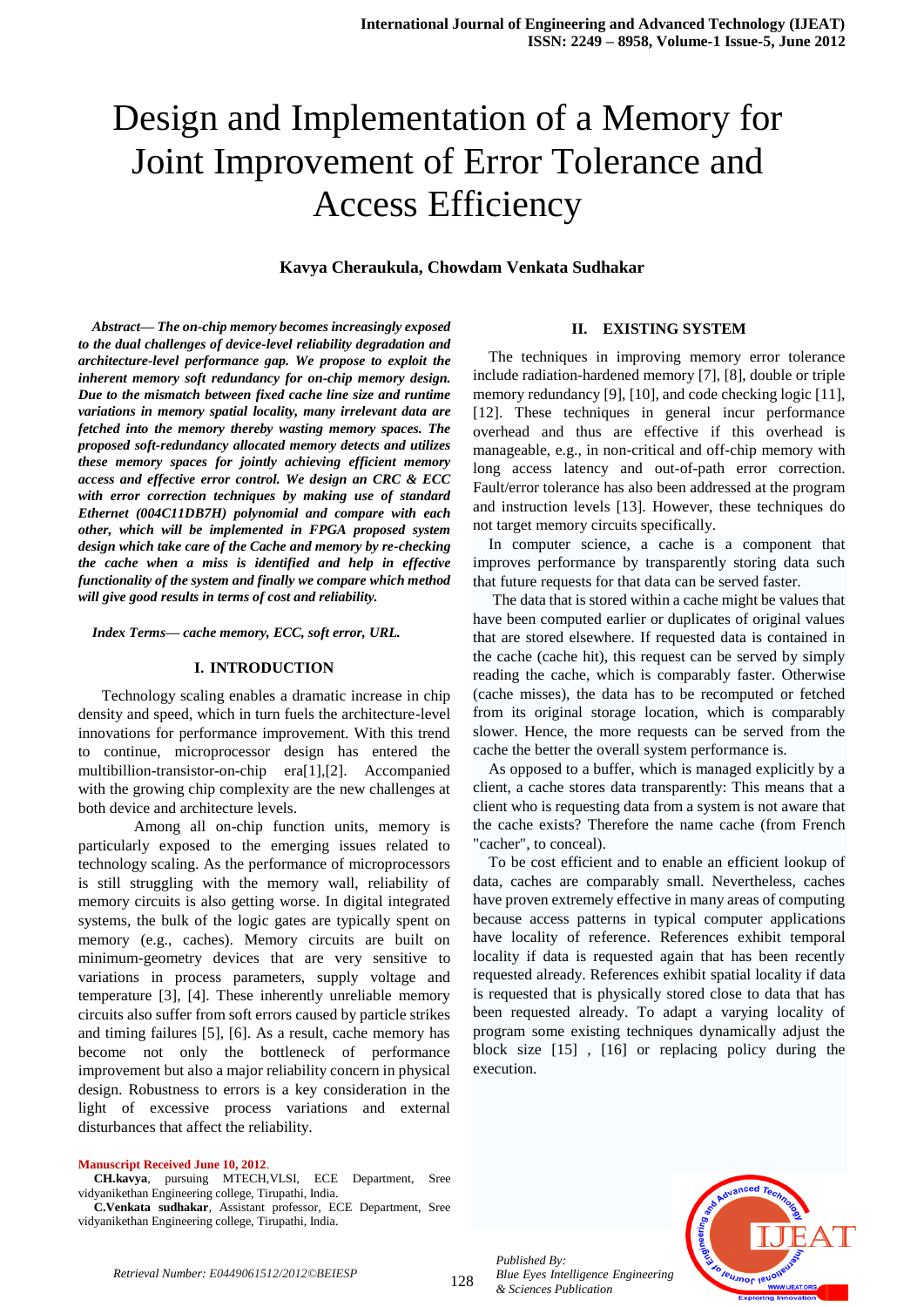# **Design and Implementation of a Memory for Joint Improvement of Error Tolerance and Access Efficiency**



**Diagram of a CPU memory cache**

Hardware implements cache as a block of memory for temporary storage of data likely to be used again. [CPUs](http://en.wikipedia.org/wiki/CPU) and [hard drives](http://en.wikipedia.org/wiki/Hard_drive) frequently use a cache, as do web browsers and web servers.

A cache is made up of a pool of entries. sub-blocked [14] cache is beneficial to bandwidth usage. Each entry has a datum (a nugget of data) - a copy of the same datum in some backing store. Each entry also has a tag, which specifies the identity of the datum in the backing store of which the entry is a copy.

When the cache client (a CPU, web browser, [operating](http://en.wikipedia.org/wiki/Operating_system)  [system\)](http://en.wikipedia.org/wiki/Operating_system) needs to access a datum presumed to exist in the backing store, it first checks the cache. If an entry can be found with a tag matching that of the desired datum, the datum in the entry is used instead. This situation is known as a cache hit. So, for example, a web browser program might check its local cache on disk to see if it has a local copy of the contents of a web page at a particular URL. In this example, the URL is the tag, and the content of the web page is the datum. The percentage of accesses that result in cache hits is known as the hit rate or hit ratio of the cache.

The alternative situation, when the cache is consulted and found not to contain a datum with the desired tag, has become known as a cache miss. The previously uncached datum fetched from the backing store during miss handling is usually copied into the cache, ready for the next access.

## **III. PROPOSED SYSTEM**

The diagram of one of the field programmable elements that facilitate this function in the array. The data-path can be configured so that the output will XOR the two inputs, or simply output *Input 1*. The control-path contains a configuration register which selects the data-path function and is programmed via the *Config Data* input when the *Config Enable* input is set high. The generic architecture of the proposed soft redundancy allocated memory. The numeric values of bit-width used.



memory size (e.g., no extra memory cells for redundancy as in -modular redundancy) but exploits the inherent transient redundancy for error protection. Our technique is suitable to a large body of general purpose computing applications. Note that for specific applications, such as multimedia processing, some techniques different from traditional ECC or –modular redundancy for general scenarios have also been developed. One example is reconstruction of the missing macro blocks for error concealment. Different from these techniques, our approach focuses specifically on memory systems (e.g., on-chip cache) which are vulnerable to soft errors. Soft redundancy was initially proposed for on-chip memory design in our past work, where some preliminary results demonstrated joint improvement of error tolerance and access efficiency. In this paper, we extend our past work by making the following contributions. First, a new soft-redundancy allocation mechanism is developed to allow more effective utilization of soft-redundant memory resources. This is achieved by distinguishing two types of cache misses: tag mismatches and subline misses, thereby enabling more accurate judgment on the status of cache lines to detect soft redundancy. Second, a new runtime optimization method is proposed to adaptively utilize the soft-redundant memory for time-varying workloads. This makes the proposed technique more flexible, maintainable, and scalable. Third, a comprehensive suite of simulations is performed with new results covering design optimization, error tolerance, access performance, bandwidth usage, and scalability of the proposed technique. These results demonstrate the significant improvements in error tolerance as well as the reduction in memory miss rate and bandwidth

usage over the conventional memory techniques. Fig. 1 shows the cache architecture allocating soft redundancy for memory access. The numerical values of bit-widths are used in an example described below for the purpose of illustration. In this example, the physical memory address consists of 24 bits. The total cache size is 32 KB with set-associativity of four, and each cache line contains 32 B. Only one way is shown in Fig. 1 as all the four ways are identical. In order to identify and utilize soft redundancy, each cache line is divided into multiple sub lines (e.g., four sub lines in Fig. 1 for the purpose of illustration). Note that the subline size is a key parameter that affects the distribution of soft redundancy,

the coverage of error control, the miss rate, and the bandwidth usage of memory access.

# **IV. SIMULATION RESULTS**

Xilinx edition (MXE) tool will be used for simulation and results will be verified. Fig.6.Xilinx Synthesis technology (XST) will be used for FPGA synthesis. Fig.7. Timing analysis will be carried out to predict the maximum achievable clock speeds for chosen Xilinx Spartan 3E FPGA device. The xpower analysis for estimation of power in the new proposed circuit.



*Published By:*

*& Sciences Publication* 

*Blue Eyes Intelligence Engineering*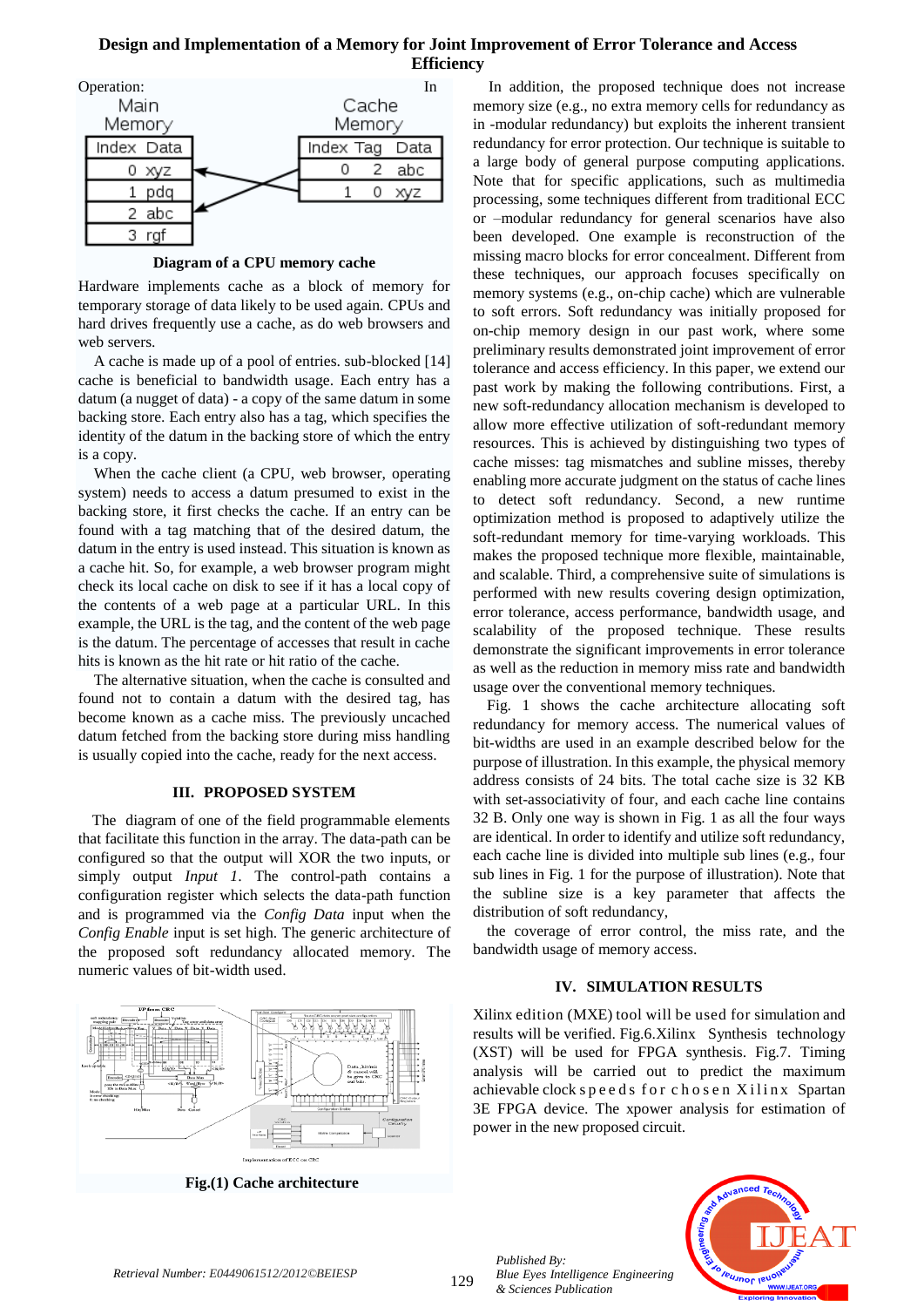| <b>A.Final results:</b>                                   |                          | verilog2001                                                                          | : <b>YES</b>              |                                                     |           |  |  |  |
|-----------------------------------------------------------|--------------------------|--------------------------------------------------------------------------------------|---------------------------|-----------------------------------------------------|-----------|--|--|--|
| Release 8.1i - xst I.24                                   |                          | safe_implementation                                                                  | : No                      |                                                     |           |  |  |  |
| Copyright (c) 1995-2005 Xilinx, Inc. All rights reserved. |                          | <b>Optimize Instantiated Primitives</b>                                              | :NO                       |                                                     |           |  |  |  |
| --> Parameter TMPDIR set to ./xst/projnav.tmp             |                          | use_clock_enable<br>: Yes                                                            |                           |                                                     |           |  |  |  |
| CPU: 0.00 / 3.41 s   Elapsed: 0.00 / 3.00 s               |                          | use_sync_set                                                                         | : Yes                     |                                                     |           |  |  |  |
|                                                           |                          | use_sync_reset                                                                       | : Yes                     |                                                     |           |  |  |  |
| --> Reading design: ECC.prj                               |                          | Final Report<br>======================                                               |                           |                                                     |           |  |  |  |
| <b>TABLE OF CONTENTS</b>                                  |                          | <b>Final Results</b>                                                                 |                           |                                                     |           |  |  |  |
| <b>Synthesis Options Summary</b><br>1)                    |                          | RTL Top Level Output File Name<br>: CRC_top.ngr                                      |                           |                                                     |           |  |  |  |
| <b>HDL</b> Compilation<br>2)                              |                          | Top Level Output File Name<br>$:$ CRC_top                                            |                           |                                                     |           |  |  |  |
| <b>HDL</b> Analysis<br>3)                                 |                          | <b>Output Format</b>                                                                 | : NGC                     |                                                     |           |  |  |  |
| <b>HDL</b> Synthesis<br>4)                                |                          | <b>Optimization Goal</b>                                                             | : Speed                   |                                                     |           |  |  |  |
| 4.1) HDL Synthesis Report                                 |                          | Keep Hierarchy                                                                       | :NO                       |                                                     |           |  |  |  |
| Advanced HDL Synthesis<br>5)                              |                          | <b>Design Statistics</b>                                                             |                           |                                                     |           |  |  |  |
| 5.1) Advanced HDL Synthesis Report                        |                          | # IOs                                                                                | : 99                      |                                                     |           |  |  |  |
| Low Level Synthesis<br>6)                                 |                          |                                                                                      |                           |                                                     |           |  |  |  |
| <b>Final Report</b><br>7)                                 |                          | Cell Usage:                                                                          |                           |                                                     |           |  |  |  |
| 7.1) Device utilization summary                           |                          | # BELS                                                                               | :197                      |                                                     |           |  |  |  |
| 7.2) TIMING REPORT                                        |                          | <b>INV</b><br>#                                                                      | : 2                       |                                                     |           |  |  |  |
|                                                           |                          | LUT2<br>#                                                                            | : 195                     |                                                     |           |  |  |  |
| <b>Synthesis Options Summary</b>                          |                          | # FlipFlops/Latches                                                                  | :580                      |                                                     |           |  |  |  |
| =============                                             |                          | FD<br>$\#$<br>$\#$<br><b>FDC</b>                                                     | $\div 1$<br>: 341         |                                                     |           |  |  |  |
| ---- Source Parameters                                    |                          |                                                                                      |                           |                                                     |           |  |  |  |
| Input File Name                                           | : "ECC.prj"              | <b>FDP</b><br>$\#$<br># Clock Buffers                                                | : 238<br>$\div 2$         |                                                     |           |  |  |  |
| <b>Input Format</b>                                       | : mixed                  | <b>BUFGP</b>                                                                         | : 2                       |                                                     |           |  |  |  |
| Ignore Synthesis Constraint File                          | :NO                      | $\#$<br># IO Buffers                                                                 | :49                       |                                                     |           |  |  |  |
|                                                           |                          | <b>IBUF</b><br>#                                                                     | :17                       |                                                     |           |  |  |  |
| ---- Target Parameters                                    |                          | <b>OBUF</b><br>$\#$                                                                  | :32                       |                                                     |           |  |  |  |
| <b>Output File Name</b>                                   | : "ECC"                  |                                                                                      |                           |                                                     |           |  |  |  |
| <b>Output Format</b>                                      | : NGC                    | Device utilization summary:                                                          |                           |                                                     |           |  |  |  |
| <b>Target Device</b>                                      | $: xc3s100e-4-vq100$     |                                                                                      |                           |                                                     |           |  |  |  |
| ---- Source Options                                       |                          | Selected Device: 3s400fg320-4                                                        |                           |                                                     |           |  |  |  |
| Top Module Name                                           | ECC                      |                                                                                      |                           |                                                     |           |  |  |  |
| <b>Automatic Register Balancing</b>                       | Number of Slices<br>: No |                                                                                      | 333 out of                | 3584                                                | 9%        |  |  |  |
|                                                           |                          | Number of Slice Flip Flops:                                                          | 531 out of<br>195 out of  | 7168                                                | 7%        |  |  |  |
| ---- Target Options                                       |                          | Number of 4 input LUTs:<br>Number of bonded IOBs:                                    | 51 out of                 | 7168<br>221                                         | 2%<br>23% |  |  |  |
| Add IO Buffers                                            | : <b>YES</b>             | IOB Flip Flops: 49                                                                   |                           |                                                     |           |  |  |  |
| Global Maximum Fanout                                     | :500                     | Number of GCLKs:                                                                     | 2 out of                  | 8                                                   | 25%       |  |  |  |
| Add Generic Clock Buffer(BUFG): 8                         |                          | =========================                                                            |                           |                                                     |           |  |  |  |
| <b>Register Duplication</b>                               | : <b>YES</b>             | <b>TIMING REPORT</b><br>GENERATED AFTER PLACE-and-ROUTE.                             |                           |                                                     |           |  |  |  |
| ---- General Options                                      |                          | Clock Information:                                                                   |                           |                                                     |           |  |  |  |
| <b>Optimization Goal</b>                                  | : Speed                  | ---+------------------------+-------+                                                |                           |                                                     |           |  |  |  |
| <b>Optimization Effort</b>                                | $\colon$ 1               | Clock Signal   Clock buffer(FF name)   Load                                          |                           |                                                     |           |  |  |  |
| Keep Hierarchy                                            | :NO                      |                                                                                      |                           |                                                     |           |  |  |  |
| <b>RTL Output</b>                                         | : Yes                    | CLK <sub>2</sub>                                                                     | BUFGP                     | 305                                                 |           |  |  |  |
| Global Optimization                                       | : AllClockNets           | CLK1                                                                                 | BUFGP                     | 275                                                 |           |  |  |  |
| Write Timing Constraints                                  | :NO                      |                                                                                      |                           |                                                     |           |  |  |  |
| <b>Hierarchy Separator</b>                                | : /                      |                                                                                      |                           |                                                     |           |  |  |  |
| <b>Bus Delimiter</b>                                      | $:$ $\Leftrightarrow$    | Timing Summary:                                                                      |                           |                                                     |           |  |  |  |
| Case Specifier                                            | : maintain               |                                                                                      |                           |                                                     |           |  |  |  |
| <b>Slice Utilization Ratio</b>                            | :100                     | Speed Grade: -4                                                                      |                           |                                                     |           |  |  |  |
| Slice Utilization Ratio Delta                             | : 5                      |                                                                                      |                           |                                                     |           |  |  |  |
|                                                           |                          | Minimum period: No path found                                                        |                           |                                                     |           |  |  |  |
| ---- Other Options                                        |                          | Minimum input arrival time before clock: 1.825ns                                     |                           |                                                     |           |  |  |  |
| <sub>lso</sub>                                            | : ECC.lso                | Maximum output required                                                              |                           |                                                     |           |  |  |  |
| <b>Read Cores</b>                                         | : YES                    |                                                                                      |                           |                                                     |           |  |  |  |
| cross_clock_analysis                                      | :NO                      |                                                                                      |                           |                                                     |           |  |  |  |
|                                                           |                          |                                                                                      |                           |                                                     |           |  |  |  |
| Retrieval Number: E0449061512/2012©BEIESP                 |                          | Published By:<br>Blue Eyes Intelligence Engineering<br>130<br>& Sciences Publication | <b>ESPANANCED TOCINAL</b> | <b>WWW.IJEAT.ORG</b><br><b>Exploring Innovation</b> |           |  |  |  |